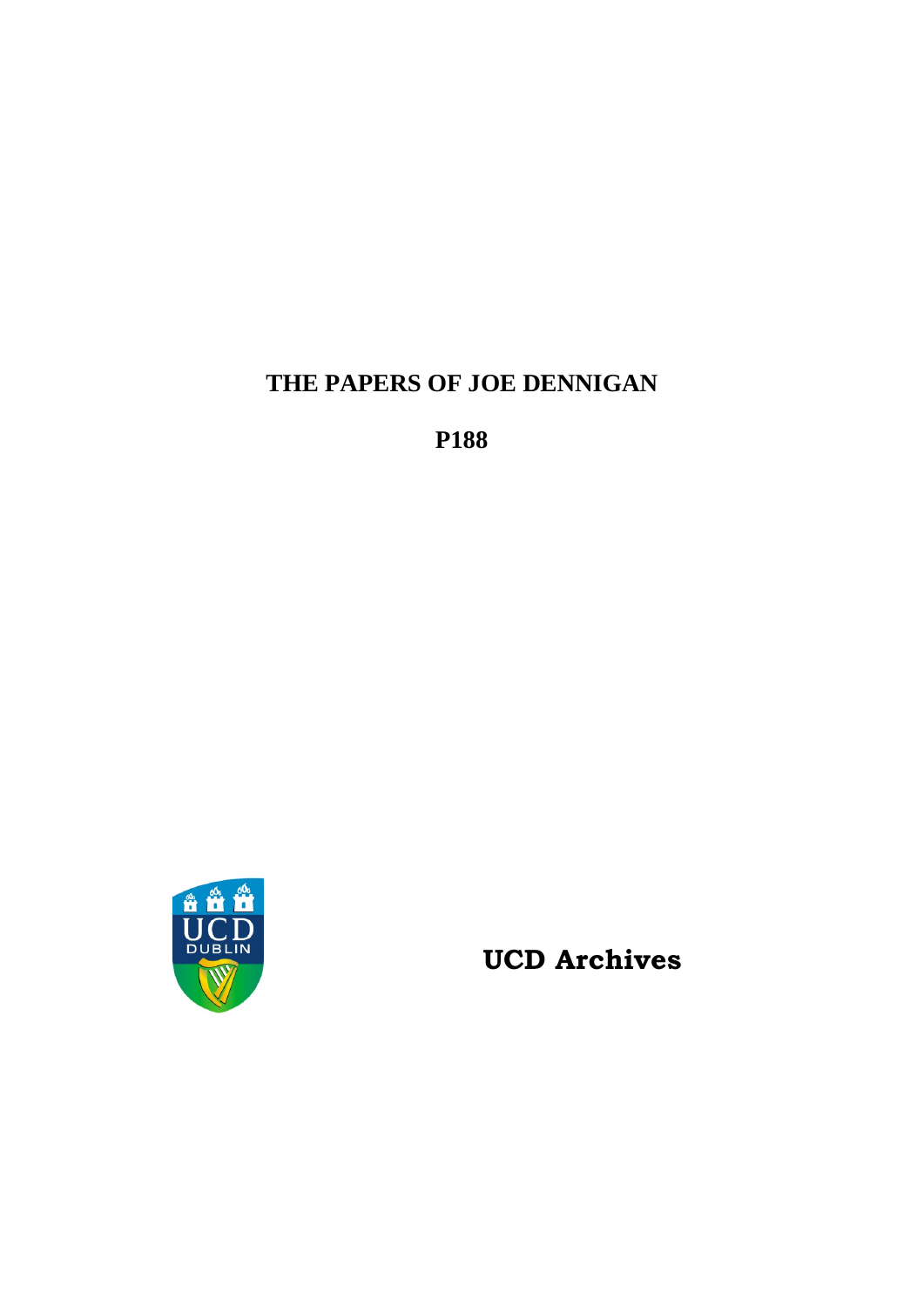**archives @ucd.ie www.ucd.ie/archives T + 353 1 716 7555 F + 353 1 716 1146 © 2003 University College Dublin. All rights reserved**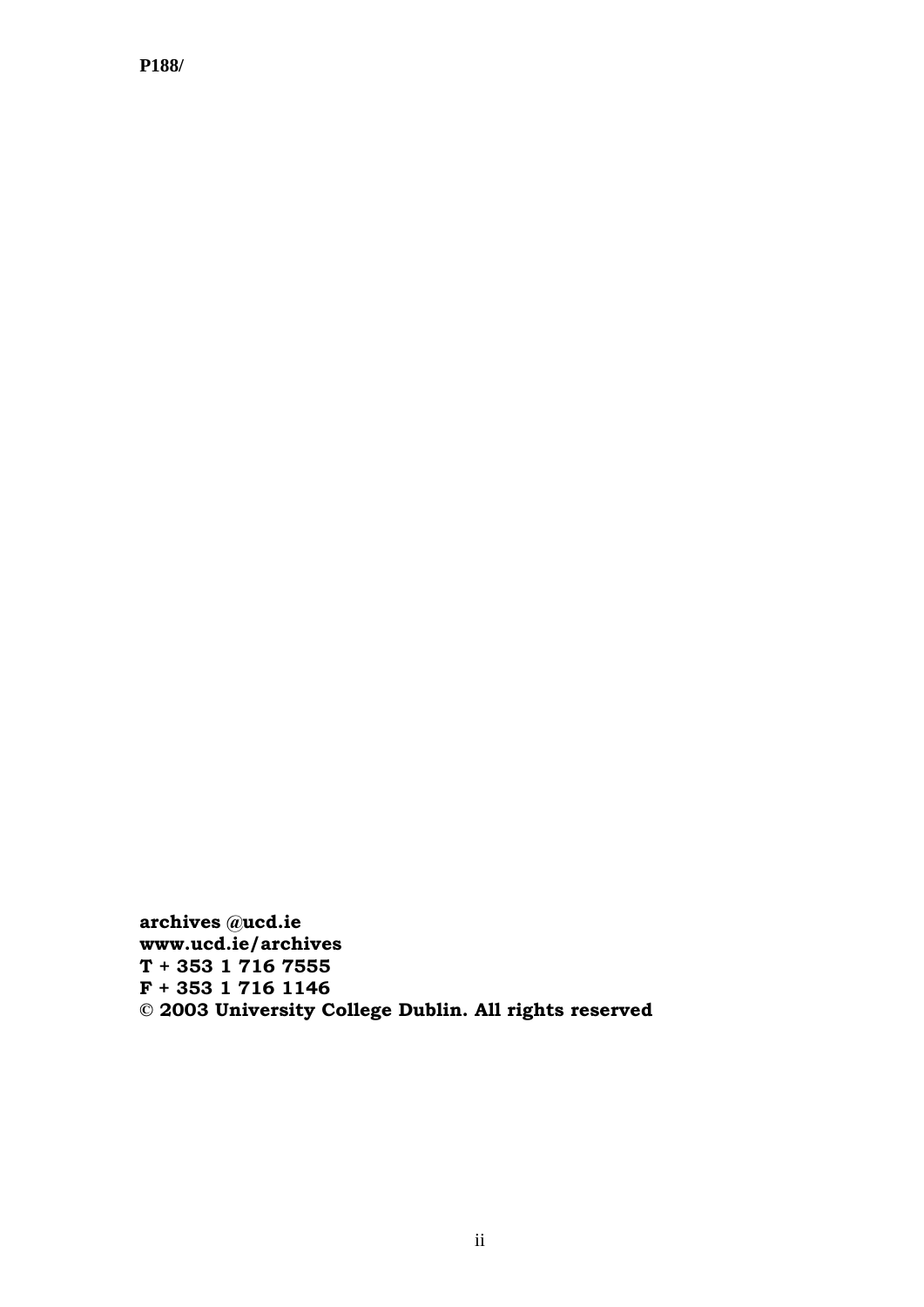# **CONTENTS AND STRUCTURE**

|              | Introduction                             |                                                                                                                                      | iv                                                      |
|--------------|------------------------------------------|--------------------------------------------------------------------------------------------------------------------------------------|---------------------------------------------------------|
| $\mathbf{A}$ |                                          | <b>EARLY LETTERS OF REFERENCE (1929-32)</b>                                                                                          | $\mathbf{1}$                                            |
| B            | <b>IMPRISONMENT</b>                      |                                                                                                                                      |                                                         |
|              | $\mathbf I$<br>$\mathbf{I}$<br>III<br>IV | Press cuttings (1933–4)<br>Prison life (1933-4)<br>Letters of support (1933–4)<br>Dinner in honour of Dennigan on his release (1934) | $\overline{2}$<br>$\overline{c}$<br>$\overline{4}$<br>6 |
| $\mathbf C$  | <b>DEATH</b>                             |                                                                                                                                      |                                                         |
|              | $\bf{I}$<br>$\rm II$<br>III              | Insurance policies (1939–40)<br>Condolences (1950)<br>Press cuttings (1950)                                                          | 7<br>7<br>10                                            |
| D            |                                          | PHOTOGRAPHS (1932-c. 1945)                                                                                                           | 10                                                      |
| E            |                                          | DISSOCIATED MATERIAL (1924-1950)                                                                                                     | 11                                                      |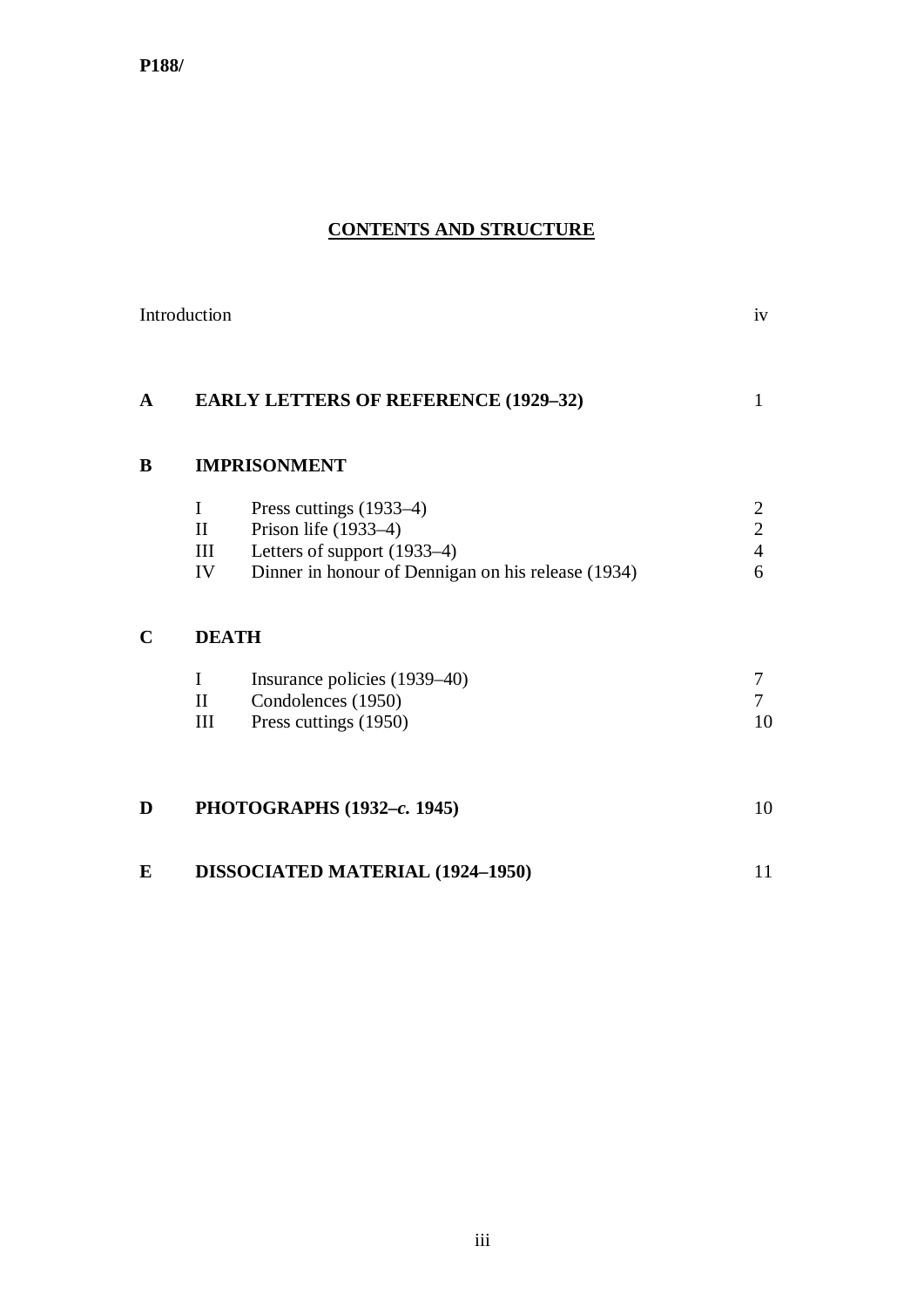# **INTRODUCTION**

#### *Background*

Joe Dennigan was born in Ballycormack, county Longford in 1910 to a farming family. He had minimal formal education, spending only a few years in Stonepark National School under Master R Hudson, who was his only teacher. After Stonepark he was self-taught from a correspondence course funded by his grandmother. Master Hudson was highly respected in the local community and he persuaded Joe's mother that Joe should have an opportunity to have a career other than that of a farmer which was his expected destiny as oldest son. His father was finally convinced and released him from the farm, and Joe began his career as a journalist *(see P188/38)*.

In his early career, he worked for the regional press, namely The Longford Leader from 1925–8, and The Offaly Chronicle from 1929–30. On the formation of The Irish Press, he moved to Dublin to become its political correspondent. The newspaper asked him to accompany the Free State delegation to the Economic Conference in Ottawa, Canada in 1932, and to the League of Nations Assembly at Geneva in 1933. As a result, he became a well known and respected journalist and made many contacts abroad.

In 1933, the Government outlawed General Eoin O'Duffy's Young Ireland Association, which was formerly known as the National Guard, and commonly referred to as 'The Blueshirts'. Dennigan wrote an article for The Irish Press on the announcement of the proclamation and stated that a government source had informed him that a few days grace to leave the Association would be given to its members. However, Commandant E. J. Cronin, the secretary of the Young Ireland Association, was arrested before the notice banning the organisation had been posted in Iris Oifigiúil. He was charged with sedition and membership of an unlawful association and brought before a Military Tribunal in Collins Barracks. Counsel for Cronin called Dennigan as a witness to the defence and asked him to disclose the source who had informed him of the reported amnesty, an amnesty which Cronin claimed was not extended to him.

Dennigan steadfastly refused to reveal the information citing professional ethics as his main reason. As a result he was sentenced to a month's imprisonment in Arbour Hill Detention Barracks and became the first journalist in Irish history to be imprisoned for not disclosing his sources. The case caused a national and international outcry, especially amongst journalists, and Dennigan was treated like a hero on his release in January 1934.

Dennigan continued working for The Irish Press, holding the position of political and special correspondent, and ultimately that of Assistant News Editor, until November 1949, when he joined the staff of The Evening Mail. It is possible that his move to the latter paper was the result of a disagreement Dennigan had with a member or members of Fianna Fáil, who used The Irish Press as their political organ. *(See P188/45).* In 1950 his health failed and he died suddenly on 15 June.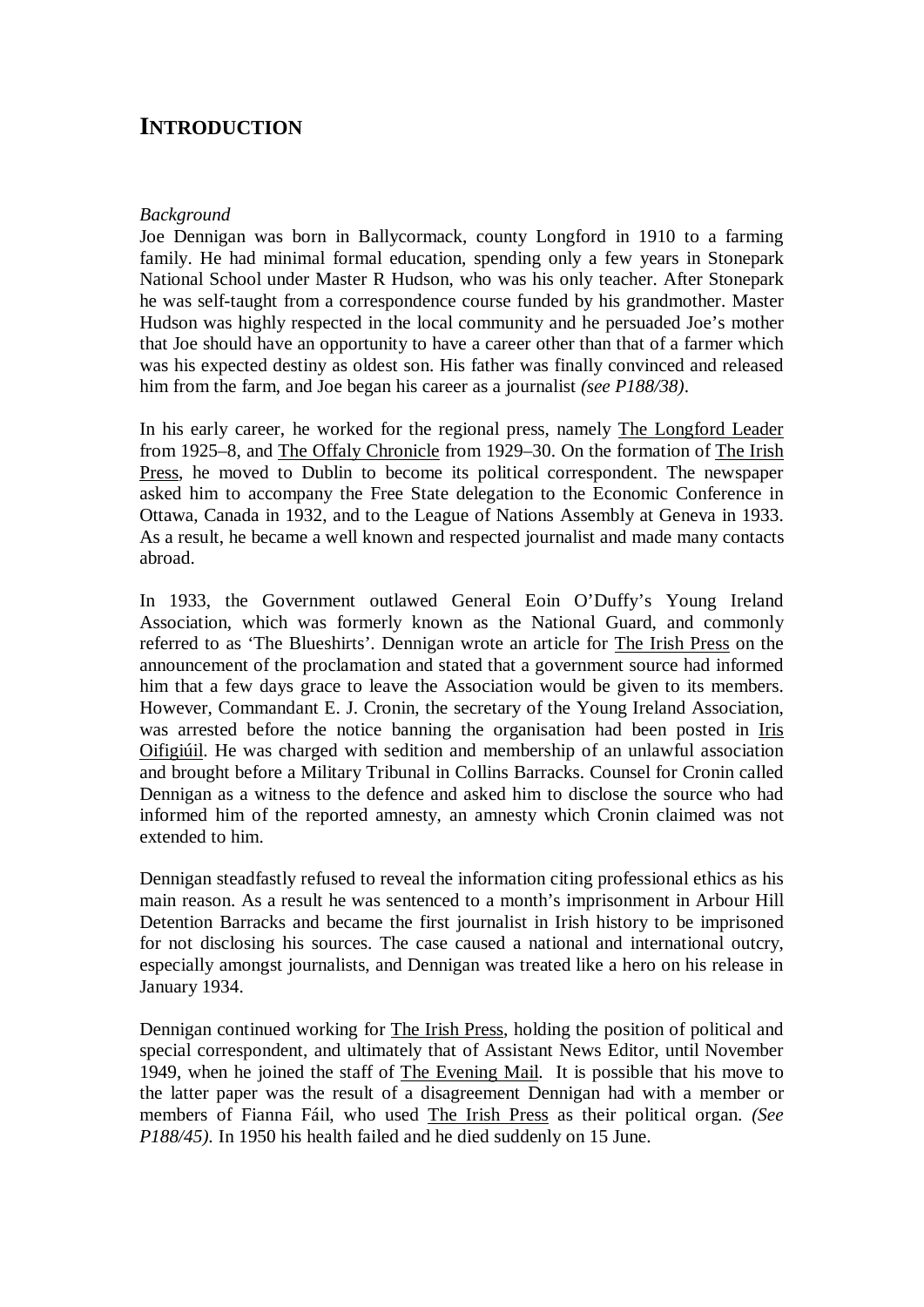#### *Arrangement*

The collection is divided in to 5 sections (A-E). Section A contains a handful of letters from editors of the regional press attesting to Dennigan's qualities as a reporter. Section B, the largest section, concerns itself with his imprisonment in 1933/4. There are many press cuttings concerning the case culled from regional, national and international newspapers. There are also a large collection of letters of support from colleagues, politicians and civil servants. Section C contains material relating to Dennigan's death in 1950, including press cuttings of obituaries and appreciations written at this time. Section D contains a small amount of photographs of Dennigan and his colleagues, and finally Section E contains dissociated material such as a draft of an article written by Dennigan and his press identification cards.

\_\_\_\_\_\_\_\_\_\_\_\_\_\_\_ Lisa Collins November 2003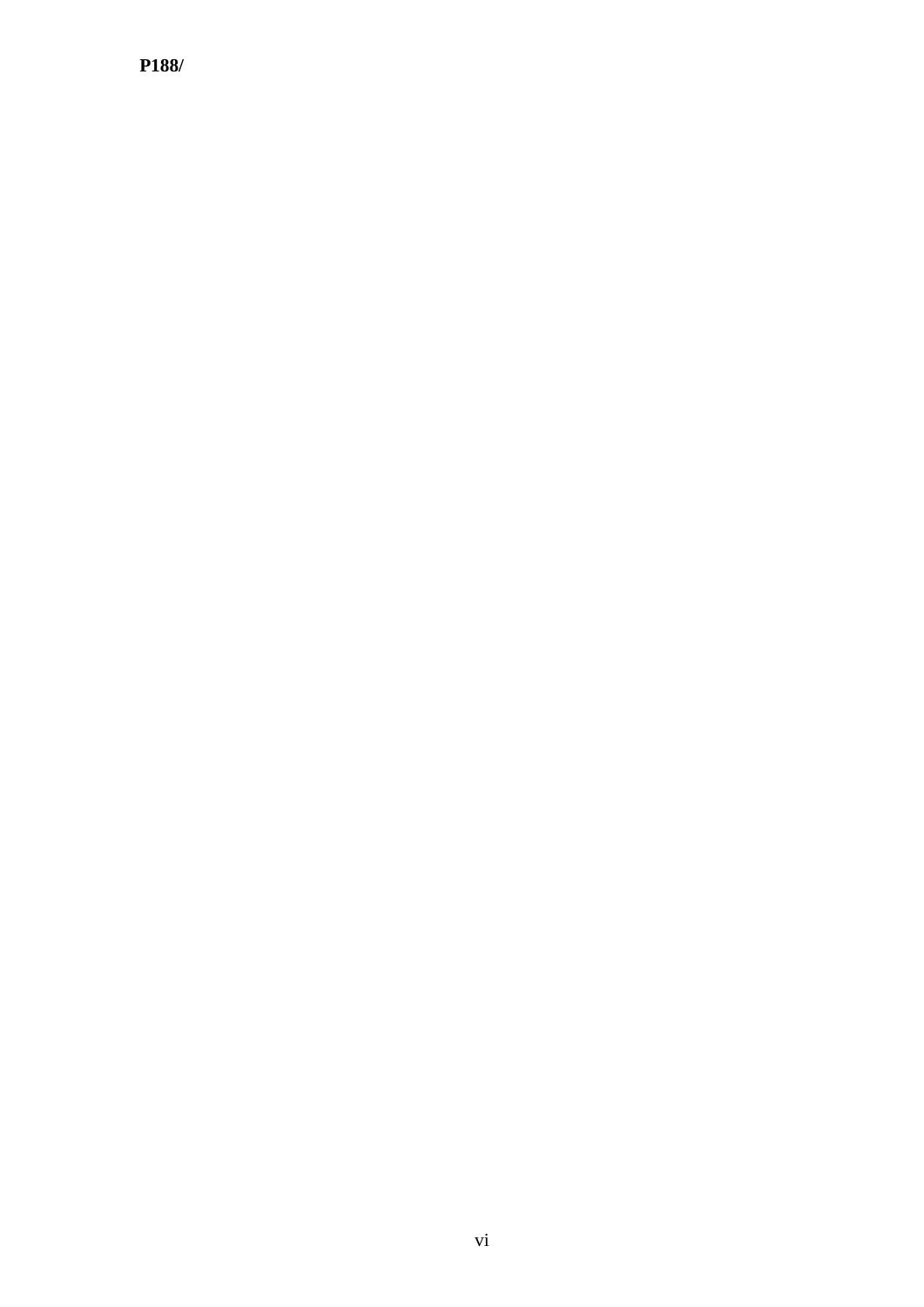# **THE PAPERS OF JOE DENNIGAN**

### **A EARLY LETTERS OF RECOMMENDATION (1929–32)**

**1** 26 January 1929 Letter of reference from A. M. Farrell, The Longford Printing and Publishing Co. Ltd., Market Square, Longford, to employers, stating that Joe Dennigan, after 3 years service on The Longford Leader, was a first class shorthand reporter, a good paragraphist and a good writer on any subject, and predicts that he will be a most capable journalist.

 $1<sub>p</sub>$ 

**2** 27 March 1930 Letter of reference from James Pike, editor of The Midland Tribune, The Tipperary Sentinel and The Offaly County Vindicator, stating that Joe Dennigan is ' very active and painstaking with a keen sense of news values'. Adds that he would have no hesitation in confidently recommending him to any newspaper that may require his services.

 $1<sub>p</sub>$ 

**3** 29 March 1930 Letter of reference from J. M. Downing, editor of The Offaly Chronicle, in which he states that Joseph Dennigan had worked on the staff of The Offaly Chronicle for 2 ½ years and would recommend him as a journalist of all-round competence. States that his work had always been extremely accurate and written in a very bright and readable style. Also adds that he did a good deal of sub-editorial work and proved to be thorough and reliable.  $1<sub>p</sub>$ 

**4** 24 May 1932 Letter from Frank Gallagher, editor of The Irish Press, to Joe Dennigan, thanking him for the story he gave them that morning. Comments that the story was difficult to get and that Dennigan did it excellently.

 $1<sub>p</sub>$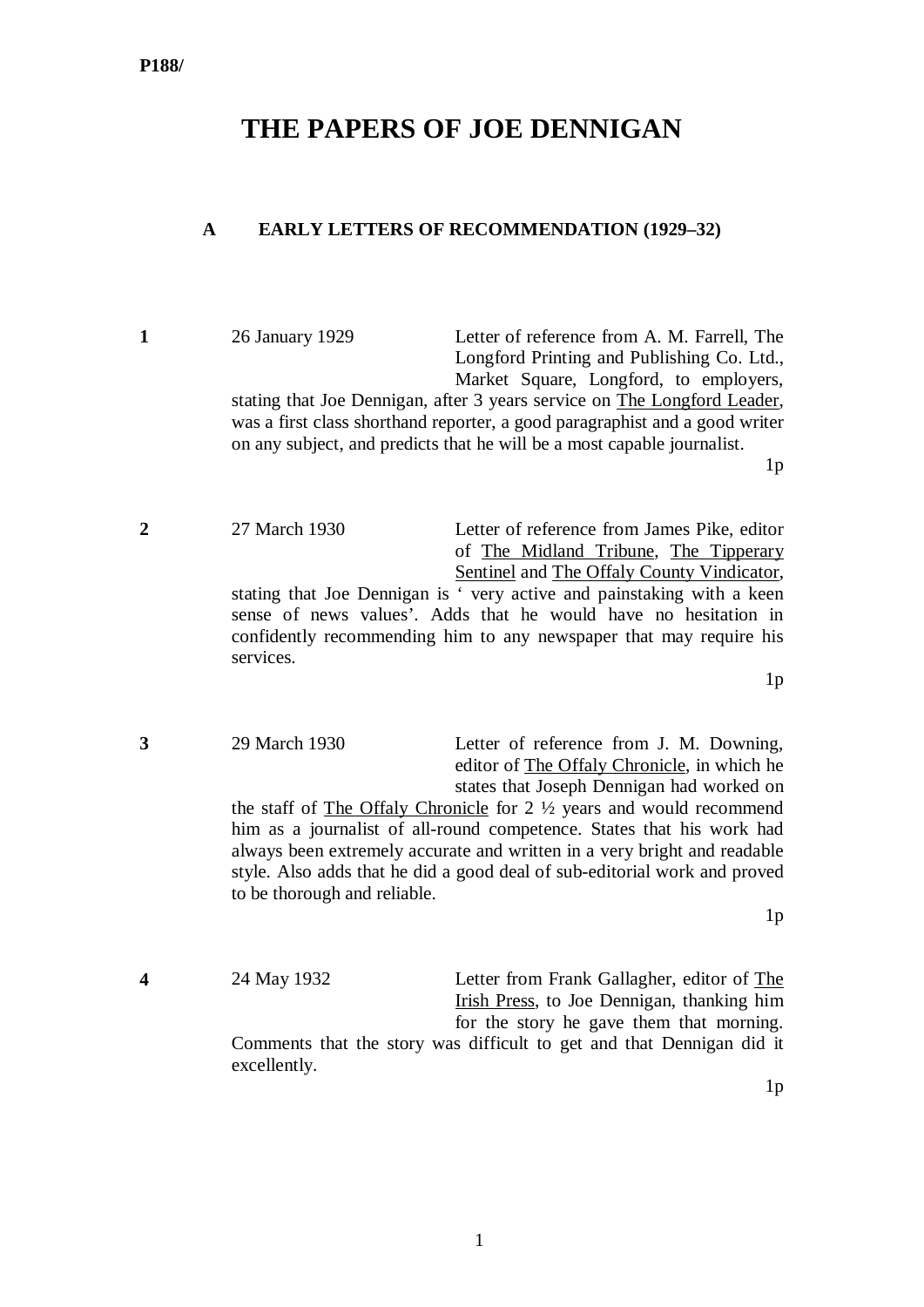#### **B IMPRISONMENT**

I Press cuttings (1933–4)

**5** 29 December 1933-<br> **5** 29 Pecember 1933-<br> **5** February 1934 **File of press cuttings from regional,** 3 February 1934 covering the Military Tribunal, the imprisonment of Joe Dennigan for refusing to reveal his source, the subsequent outrage and support for his stance, and his eventual release on 24 January 1934.

77 items

**6** 6 January 1934 Broadsheet of United Ireland, Vol 1 No. 17, newspaper of the Young Ireland Association/League of Youth, the

organisation formerly known as the National Guard led by General Eoin O'Duffy. Includes article condemning Dennigan's imprisonment for refusing to reveal the source who informed him that there would be a period of grace before the young Ireland Association would be banned. Also contains other articles concerning the Blueshirts, the release of O'Duffy from Arbour Hill, and comments on political life in Ireland.

2pp

**7** c. 1934 Edition of Blah, a satirical newspaper produced voluntarily by a number of

> Dublin journalists. Published in aid of the Newspaper Press Fund which during 1933 dispersed grants and pensions totalling £358 to members, non-members, widows and dependents in the Dublin region. Contains humorous fictitious articles, some of which allude to Joe Dennigan's imprisonment for not revealing his source for an article while in court.

> > 4pp

#### II Prison Life (1933–4)

**8** 20 December 1933 True copy of summons issued to Joe Dennigan to appear at the trial of Attorney-General .v. Edward Joseph Cronin as a witness at the Constitution (Special Powers) Tribunal. Issued by Commandant R. J. Feely, Registrar of the tribunal.

2pp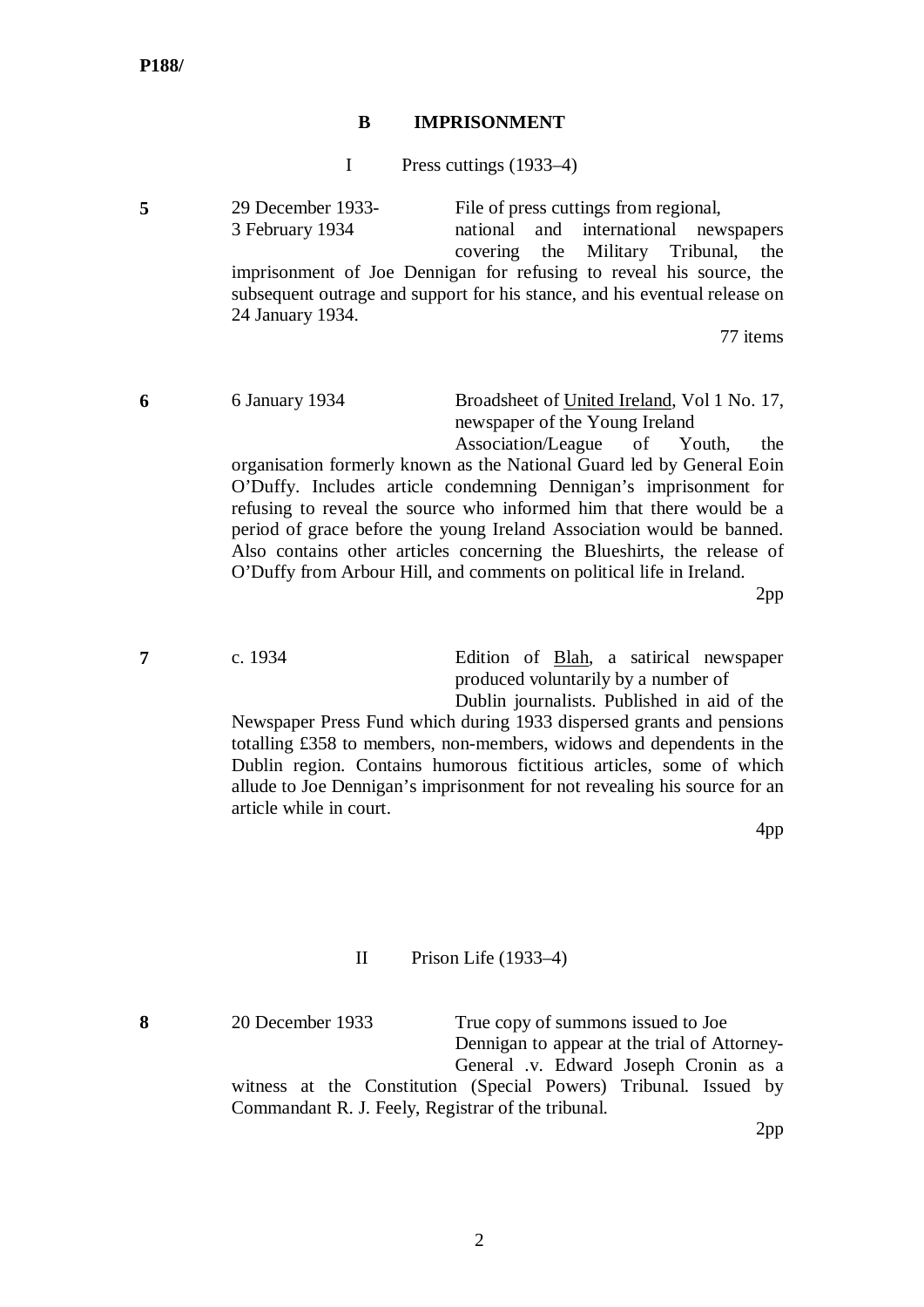| 9  | 29 December 1933<br>his clothes as well.                     | Letter from Joe Dennigan, Arbour Hill<br>Prison, to his wife, Madge, in which he<br>asks her to bring spare clothes and shirts to<br>the prison governor. Lists items as shirts, collars, ties, toothbrush,<br>toothpaste, razor and blades, shaving soap and brush, a suit, shoes and an<br>overcoat. States that the prison is comfortable but warns that she may<br>need to get special permission to see him. Advises that the best plan<br>would be for her to contact her sisters, 'Baby' (Joan) or Rena, to come up<br>and stay with her while he is imprisoned, or alternatively, she could close<br>up the house in Drumcondra and stay in Claremorris. Adds that he can<br>get fruit, cigarettes and sweets in the prison quite easily so there is no<br>need for her to worry about that. Postscript states that he has just learned<br>that if she calls at any time, she will be allowed to see him and can bring<br>3pp |
|----|--------------------------------------------------------------|---------------------------------------------------------------------------------------------------------------------------------------------------------------------------------------------------------------------------------------------------------------------------------------------------------------------------------------------------------------------------------------------------------------------------------------------------------------------------------------------------------------------------------------------------------------------------------------------------------------------------------------------------------------------------------------------------------------------------------------------------------------------------------------------------------------------------------------------------------------------------------------------------------------------------------------|
| 10 | $c.$ January 1934                                            | Notice outlining prison routine in Arbour<br>Hill Detention Barracks from 06 30<br>(reveille), to $17\,30$ (lock-up) and $22\,00$<br>(lights out). Corrections to some times and activities in blue pen.<br>1 <sub>p</sub>                                                                                                                                                                                                                                                                                                                                                                                                                                                                                                                                                                                                                                                                                                            |
| 11 | $c.$ January 1934<br>and offences against prison discipline. | Notice outlining rules relating to the<br>treatment and conduct of prisoners in<br>Arbour Hill Detention Barracks. Topics<br>include exercise; talking; cleanliness; attendance at religious prayers and<br>services; remission of sentence; visits; letters; dress; prisoner's reporting<br>sick; smoking; reading; shaving; education; money and clothes; hobbies;<br>2pp                                                                                                                                                                                                                                                                                                                                                                                                                                                                                                                                                           |
| 12 | $c.$ January 1934                                            | List of food rations allowed for each<br>prisoner in Arbour Hill Detention Barracks.<br>States that the sale of rations is equivalent                                                                                                                                                                                                                                                                                                                                                                                                                                                                                                                                                                                                                                                                                                                                                                                                 |

to that laid down for soldiers of the forces. Also describes in detail the constitution of breakfast, dinner, tea and supper.

2pp

13 10 March 1997 Cover letter from John Horgan, Dublin City<br>
(28 January 1934) University, to Professor Máiréad Browne, University, to Professor Máiréad Browne, University of Technology, Sydney, New South Wales, Australia, enclosing a photocopy of the history sheet of Joe

Dennigan obtained from the Military Archives. Lists Dennigan's age as 24 and his address as 22 Mannix Road, Drumcondra, Dublin Remarks include that he was sentenced for contempt of the Constitution (Special Powers) Tribunal.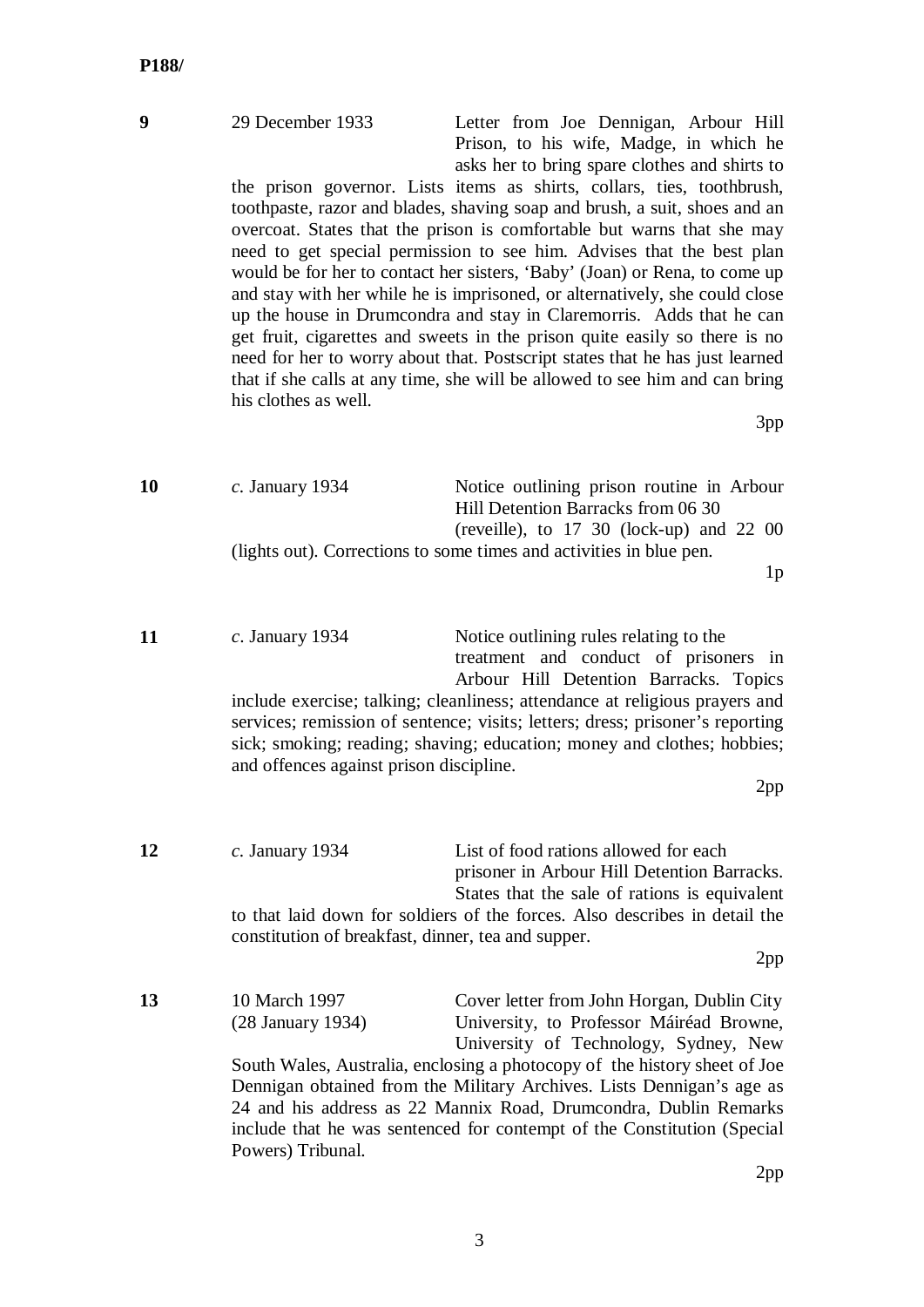**14** *c.* February 1934 Draft of an article by Dennigan outlining the conditions for prisoners detained in Arbour Hill. Discusses the appearance of

the cells; the type and amount of food rationed to prisoners; access to education and pastimes; temperature of the cells; and sanitation. States that Arbour Hill 'was a pleasant surprise in view of the general opinion that it is the nearest equivalent to the rack and thumbscrew which we have yet produced in the Free State'.

49pp

#### III Letters of support (1933–4)

**15** 29 December 1933 From Frank Aiken, Minister for Defence, wryly welcoming Dennigan to his home which he refers to as 'Grand Hotel Aiken' (Arbour Hill). Thanks Dennigan for accepting his invitation and hopes that he will enjoy his months stay. Also promises him that 'every precaution will be taken to prevent you being annoyed by Press Correspondents trying to interview you either personally or by phone.'

1p

**16** 29 December 1933 Telegram from J. F. B. Livesay, General Manager, Canadian Press Association, to Dennigan: 'Canadian newspapermen congratulate your fine stand for integrity press'.

1 item

**17** 30 December 1933 Telegram from McNally, Daily Express, London, to Dennigan congratulating him on his attitude [in court] the previous day. 1 item

**18** 6 January 1934 From Roy Carmichael, Room 33B, CPR Telegraph Building, 204 Hospital Street, Montreal, Canada, congratulating Dennigan

> on his 'plucky stand for the journalistic code of honour'. Informs him that the story of his imprisonment for refusing to reveal a source in court, has 'blazoned' over Canada and the United States, getting even more publicity than normal due to his being the Canadian press correspondent. Carmichael discusses his own earlier work as a correspondent for The London Evening News in Dublin, and notes that Dublin was a 'splendid centre for a correspondent. There is always some excitement'. Describes how he augmented his income during this time by selling books he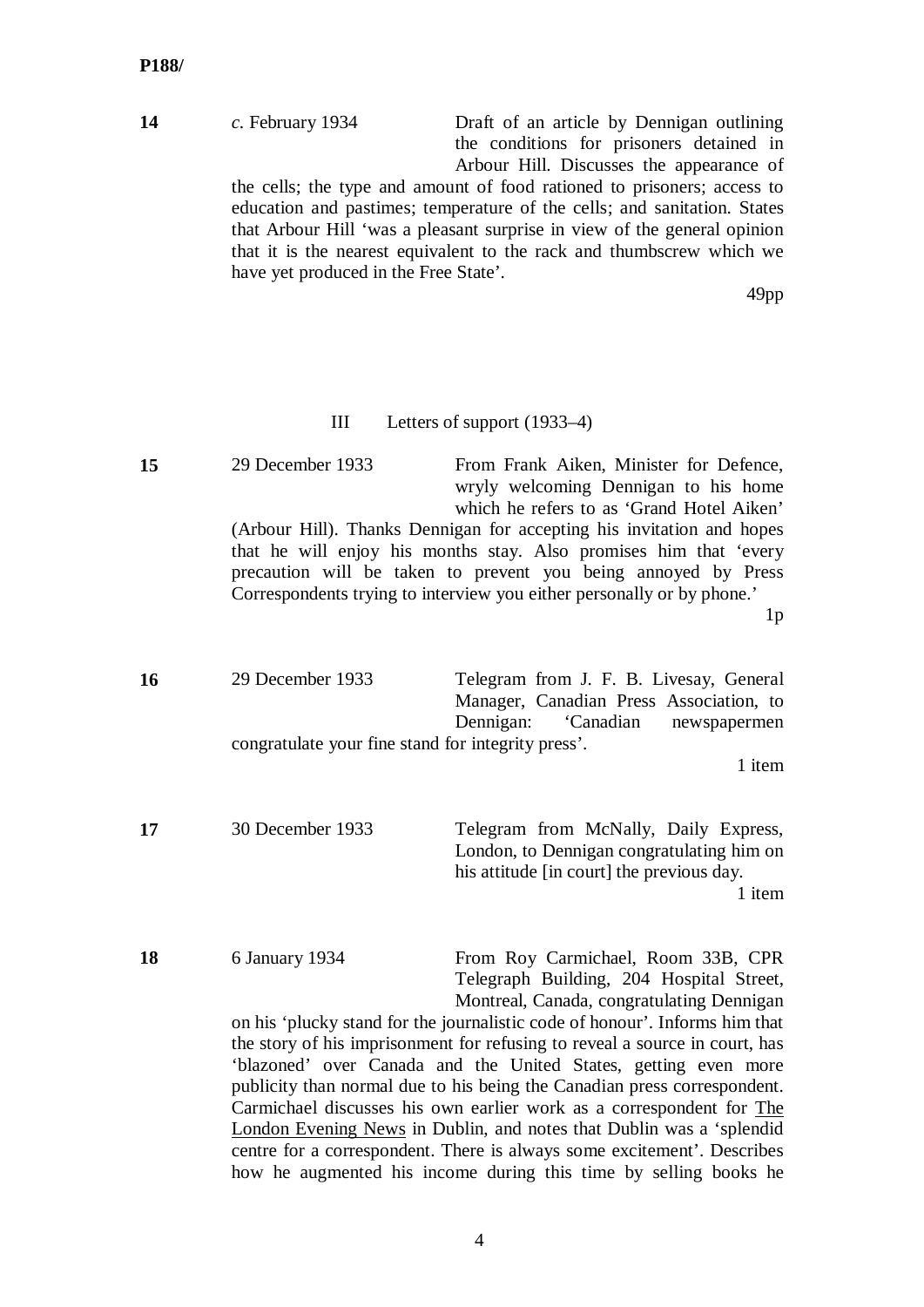reviewed for the newspaper to a bookseller in Grafton Street. Also discusses Dennigan's chances of becoming an international correspondent: 'United States newspapers, are, naturally, more interested in Irish than in Canadian news, not only because of the large Irish population, but also because they are not so well-served with Irish news by the agencies, as they are with Canadian.'

2pp

**19** 20 January 1934 From Sam Corrigan, Scribblestown, Castleknock, county Dublin, [cousin], congratulating Dennigan on his stance in relation to the Military Tribunal. States: 'You have proved yourself a good Irishman in every way and in which I am proud to be related to'. Notes that he would like to meet Dennigan in the future and that he is 'proud of his pluck'.  $1<sub>p</sub>$ 

**20** 22 January 1934 Cover letter from J. F. B Livesay, General Manager of The Canadian Press, 272 Bay Street, Toronto, Canada, enclosing an item of interest [not in collection]. States that they have bee very gratified to be connected with such a good newspaperman as Dennigan.

 $1<sub>p</sub>$ 

**21** 23 January 1934 From [P. MacGann], The Irish Press, 19 Garfield Street, Belfast, in which he notes that he is delighted that Dennigan has been released from Arbour Hill, noting that at least it is not as bad as Crumlin Road [prison].  $1<sub>p</sub>$ 22 24 January 1934 From Hannah Sheehy Skeffington, 7 Belgrave Road, Rathmines, in which she congratulates Dennigan on his release from Arbour Hill Prison. Notes that she has rarely observed more general

sympathy and appreciation than was shown everywhere for him in his 'spirited protest'. Hopes that he is not the worse for his time in prison and adds that she knows from experience 'how tiresome and [murderous] such imprisonment can be and how very long a month can seem'.

2pp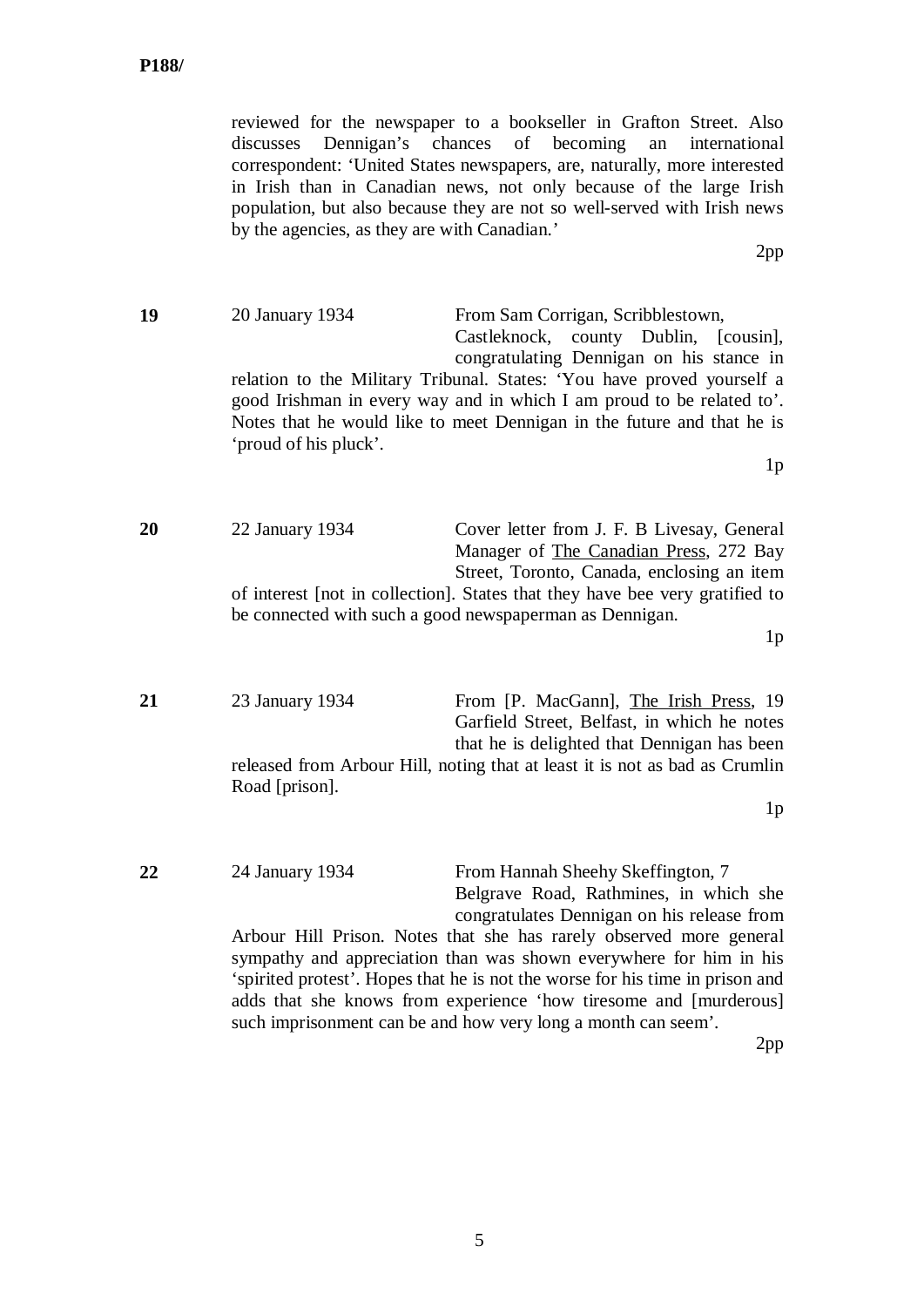| 23 | 24 January 1934<br>to endure.                  | From J. J. Kelly, Independent Newspapers<br>Ltd., 33 Donegall Street, Belfast,<br>congratulating Dennigan on his release<br>from Arbour Hill, and on his 'magnificent stand for the good old job'.<br>Hopes that Dennigan's wife wasn't too upset by his imprisonment and<br>that the tributes he has received will be compensation for what he has had<br>1 <sub>p</sub> |
|----|------------------------------------------------|---------------------------------------------------------------------------------------------------------------------------------------------------------------------------------------------------------------------------------------------------------------------------------------------------------------------------------------------------------------------------|
| 24 | 24 January 1934                                | From M. J. Maguire, solicitor, 59–61 Dame<br>Street, Dublin, in which he congratulates<br>Dennigan on his action 'in preferring<br>imprisonment to a breach of trust'.<br>1 <sub>p</sub>                                                                                                                                                                                  |
| 25 | 25 January 1934<br>duty and for honours sake.' | From Margaret O'Molony, Glin, county<br>Limerick, to Robert Egan of The Irish<br>asking him to extend<br>her<br>Press,<br>congratulations to Dennigan on his release from prison. 'Journalists<br>throughout the world may well be proud of him and the stand he made for<br>1n                                                                                           |

1p

#### IV Dinner in honour of Dennigan on his release (1934)

**26** 26 January 1934 Letter from W. J. Redmond [colleague] from the 'News Room', in which he states that a dinner is to be given in Dennigan's honour by colleagues on the Editorial Staff of The Irish Press at the Red Bank Restaurant on D'Olier Street. States that the toast of the evening will be 'Our Guest' to which Dennigan will respond. Also adds that he hopes everyone is 'keeping fit' after the Arbour Hill visit.

1p

**27** 27 January 1934 Souvenir menu of the dinner held for Dennigan by The Irish Press at the Red Bank Restaurant, Dublin, following his release from Arbour Hill Detention Barracks. Dedication on inside cover reads: 'We his colleagues of The Irish Press Editorial Staff heartily congratulate Mr. Dennigan on upholding the tradition, honour and integrity of the Irish Journalistic Profession'. Photograph of Dennigan on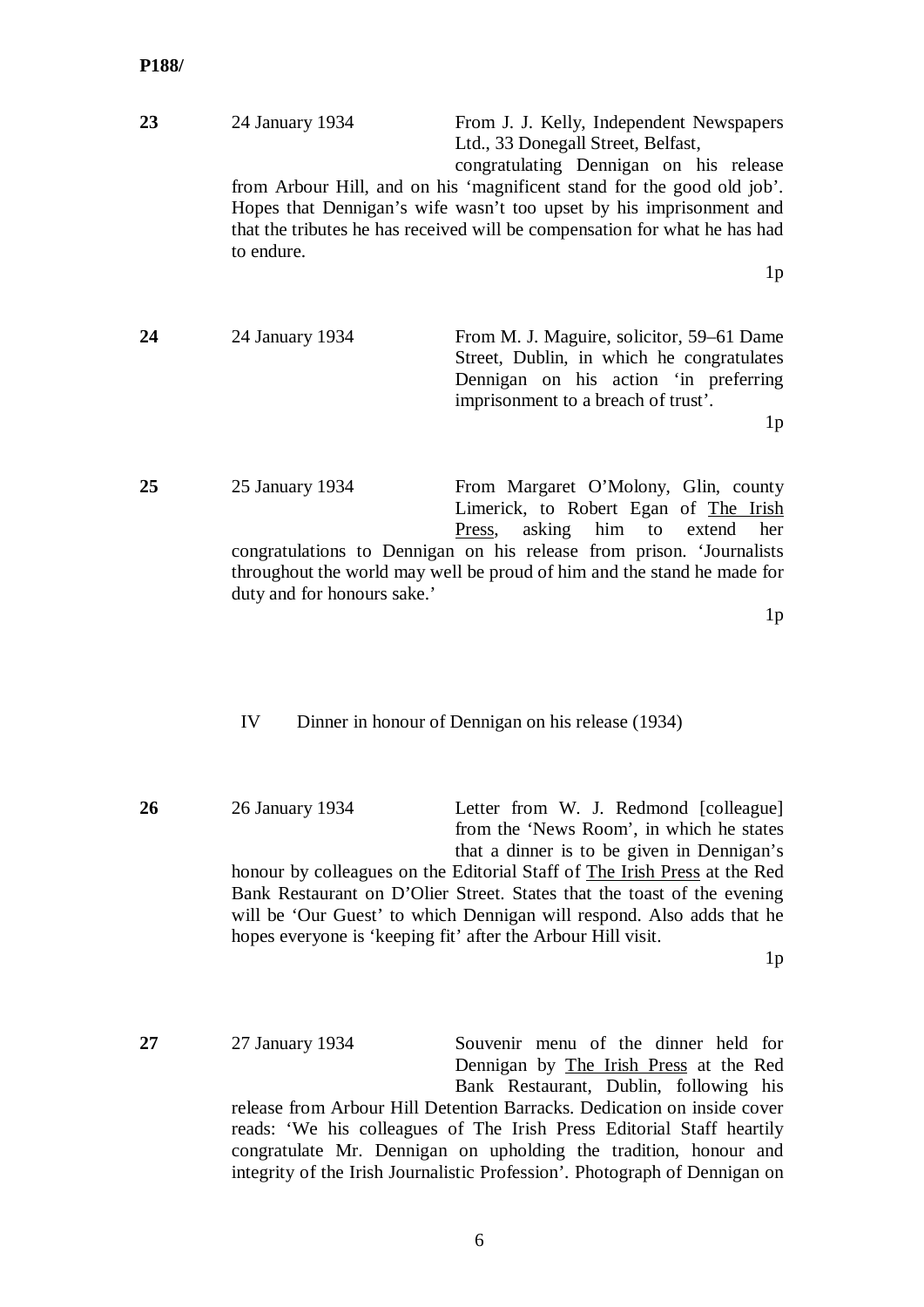front cover. Verso contains signatures of attendees at the dinner. Toasts recorded as 'Eire' and 'Ár gCara Uasal' by Proinsias Ó Gallachoir (Frank Gallagher), editor of The Irish Press.

4pp

**28** 27 January 1934 Draft of speech by Dennigan to his colleagues in The Irish Press at a dinner hosted by them in the Red Bank Restaurant,

> Dublin. Thanks them for all their tributes and notes 'We are all jealous of the prestige of the Press but I must say that when I adopted the attitude I did before the Military Tribunal, I never anticipated that the support and sympathy would be forthcoming so generously…There was a striking unanimity among our own Irish newspapers- though worshipping at different political shrines, they were at one in agreeing that confidences reposed in newspapermen ought to be respected at whatever cost'. Continues by noting that 'When the National Union of Journalists was endeavouring to secure my release, I made it quite clear that I was not to be taken as expressing any regret for the attitude I took up and when they persisted with the application, I took steps to ensure that my position was perfectly clear and that the application should be made on questions of principle alone.'

> > 5pp

#### **C DEATH**

| Insurance policies (1939–40) |  |
|------------------------------|--|
|------------------------------|--|

**29** 1939–40 Insurance policies for Sun Life Assurance Company listing insured as Joseph Dennigan of 1 Belton Park Gardens, Donnycarney, Co. Dublin.

 $1<sub>p</sub>$ 

#### II Condolences (1950)

**30** 15 June 1950 Telegrams extending sympathy to Madge

Dennigan from L. Harty, Government Information Bureau; Martin and Rebecca Coffey; Shanley, journalist, Longford; Liam McGowen; staff of The Midland Tribunal; Seán Mac Eoin; Michael Keys, Minister for Local Government; E. Rooney; Deputy Carter; Denis O'Connell, Private Secretary to the Minister for Local Government; Frank Farrell, The Longford Leader; Seán MacBride; Peggy Clarke and Bridie Costelloe, The Irish Press; Gavin, secretary, Department of Local Government;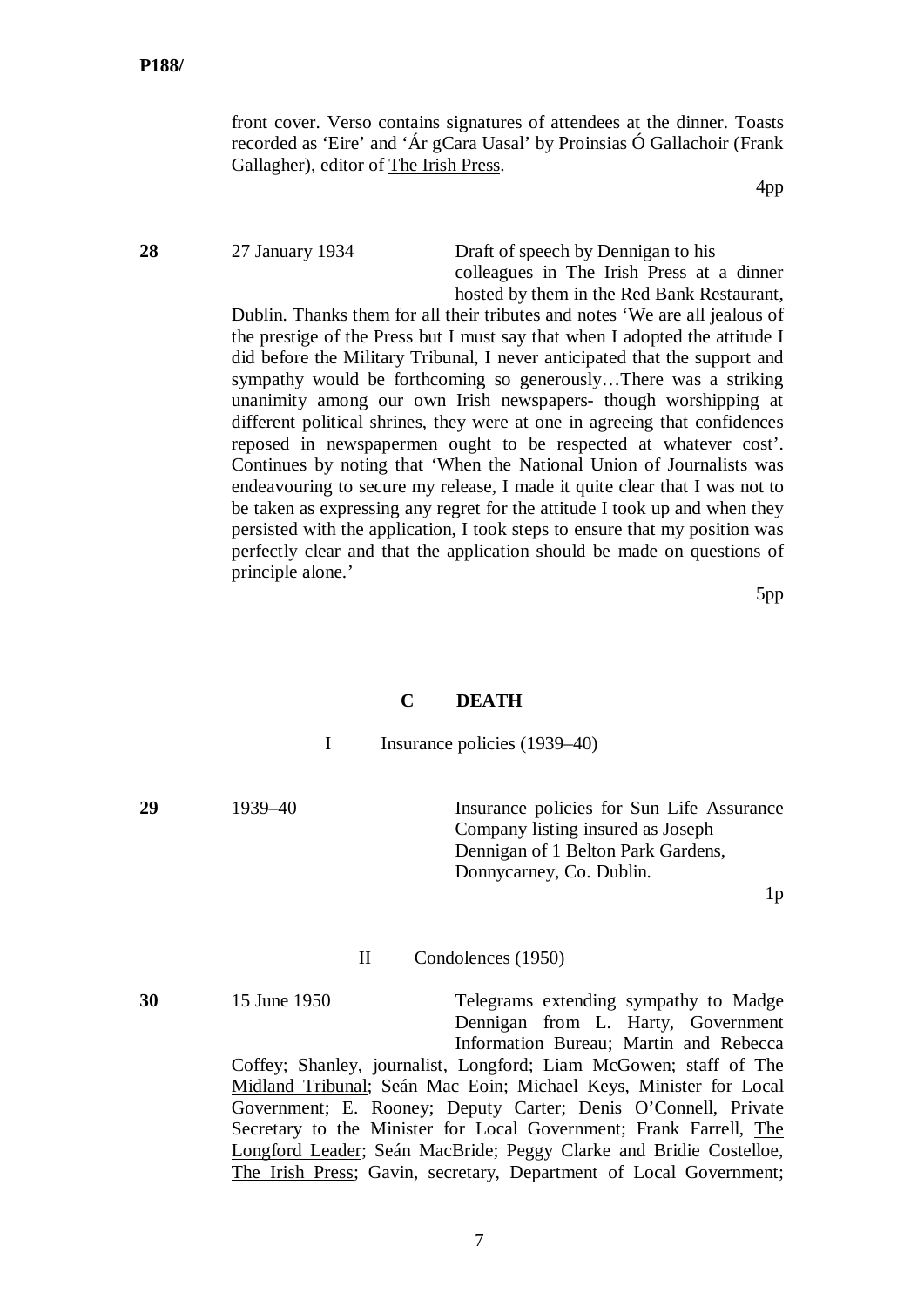Grealish, Limerick; Thomas Ó Duinn, The Kilkenny People; O'Keefe, Belfast; An Tánaiste (William Norton) and Mrs. Norton; Cassidy, Derry Journal; Deputy P. Burke; Austin O'Reilly; Spollen, Athlone; Ned Conroy, Longford; and Paddy Clyne, Longford.

| Series: |                                                | Letters of condolence to Madge Dennigan<br>from:                                                                                                                                                                                                                                                                                                                          |
|---------|------------------------------------------------|---------------------------------------------------------------------------------------------------------------------------------------------------------------------------------------------------------------------------------------------------------------------------------------------------------------------------------------------------------------------------|
| 31      | 15 June 1950                                   | R. M. Fox, 39 The Rise, Griffith Avenue,<br>Dublin.<br>1 <sub>p</sub>                                                                                                                                                                                                                                                                                                     |
| 32      | 15 June 1950                                   | Alfie Byrne, Dáil Éireann<br>1 <sub>p</sub>                                                                                                                                                                                                                                                                                                                               |
| 33      | 15 June 1950                                   | P. J. Raftery, 64 Upper Leeson Street,<br>Dublin<br>1 <sub>p</sub>                                                                                                                                                                                                                                                                                                        |
| 34      | 15 June 1950<br>with you in this great trial.' | Frank Gallagher, Editor-in-Chief, The Irish<br>Press, Sutton, county Dublin. Includes:<br>'Your husband was my colleague in the<br>founding of The Irish Press and in bringing to it his brilliant gifts and<br>untiring energy, he was invaluable in carrying it through to success. All<br>who worked with him will remember him gratefully and will feel deeply<br>2pp |
| 35      | 16 June 1950                                   | C. J. P. Farrell, solicitors, county Longford<br>1 <sub>p</sub>                                                                                                                                                                                                                                                                                                           |
| 36      | 16 June 1950                                   | Joseph L. Mahon, Longford County<br>Council<br>1 <sub>p</sub>                                                                                                                                                                                                                                                                                                             |
| 37      | 16 June 1950                                   | W. [Myles], The Tipperary Star,<br>Friar<br>Street, Thurles, county Tipperary<br>1 <sub>p</sub>                                                                                                                                                                                                                                                                           |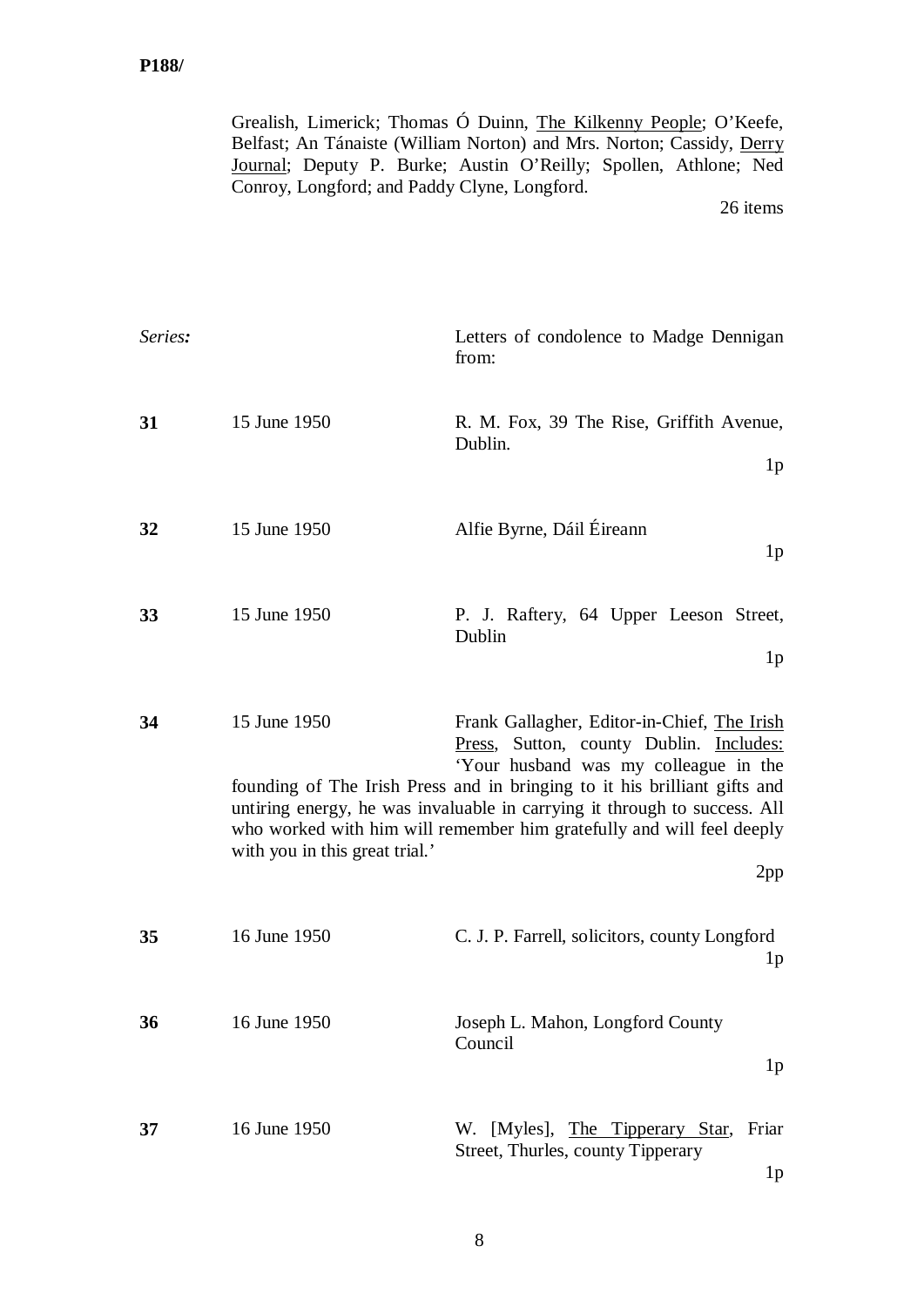| 38 | 16 June 1950                                                  | R. Hudson, Stonepark National School,<br>Longford. Includes: 'He was a brilliant<br>pupil of this school and I had forecast for                                                                                                                                                                                                                                                                                                                                                                                                                                                                        |
|----|---------------------------------------------------------------|--------------------------------------------------------------------------------------------------------------------------------------------------------------------------------------------------------------------------------------------------------------------------------------------------------------------------------------------------------------------------------------------------------------------------------------------------------------------------------------------------------------------------------------------------------------------------------------------------------|
|    |                                                               | him a bright future which has been cut off in the flower of his youth'.<br>1 <sub>p</sub>                                                                                                                                                                                                                                                                                                                                                                                                                                                                                                              |
| 39 | 16 June 1950<br>former association with the West of Ireland.' | Tom Palmer, editor of The Sligo<br>Champion. Includes: 'The journalists of the<br>West of Ireland and particularly those<br>members of our Branch of the NUJ (National Union of Journalists) in<br>Sligo and district, owe a very deep debt of gratitude to your late husband,<br>for his work in organising the Union in this area and for his efforts in<br>endeavouring to better the lot of his colleagues in this part of the<br>province. He was largely responsible for the formation of the Union<br>Branch in Sligo and took a keen interest in its progress in view of his<br>1 <sub>p</sub> |
| 40 | 16 June 1950                                                  | Dr. A. D. Woolf, brother of Maitland<br>Woolf, The Avenue, Highams Park,<br>London.<br>2pp                                                                                                                                                                                                                                                                                                                                                                                                                                                                                                             |
| 41 | 17 June 1950                                                  | J. V. Mahony, The Irish Independent,<br>Middle Abbey Street, Dublin.<br>1 <sub>p</sub>                                                                                                                                                                                                                                                                                                                                                                                                                                                                                                                 |
| 42 | 19 June 1950                                                  | [Kennedy], Dáil Éireann.<br>1 <sub>p</sub>                                                                                                                                                                                                                                                                                                                                                                                                                                                                                                                                                             |
| 43 | 22 June 1950                                                  | T. J. Manning, Sun Life Assurance, 24<br><b>Suffolk Street, Dublin</b><br>3pp                                                                                                                                                                                                                                                                                                                                                                                                                                                                                                                          |
| 44 | 26 June 1950                                                  | Michael<br>Lennon,<br>Secretary,<br>Longford<br>County Council.<br>1 <sub>p</sub>                                                                                                                                                                                                                                                                                                                                                                                                                                                                                                                      |
| 45 | 24 July 1950                                                  | Erskine Childers, Dáil Éireann. Includes: 'I<br>have seen your husband Joe off and on for<br>years. He<br>was<br>an<br>interesting<br>many<br>convivial person and he never became cynical in heart- for this I admired<br>him, because nearly every professional journalist I have met seemed to<br>don a [?] to protect himself from the bad realities he experienced. Joe                                                                                                                                                                                                                           |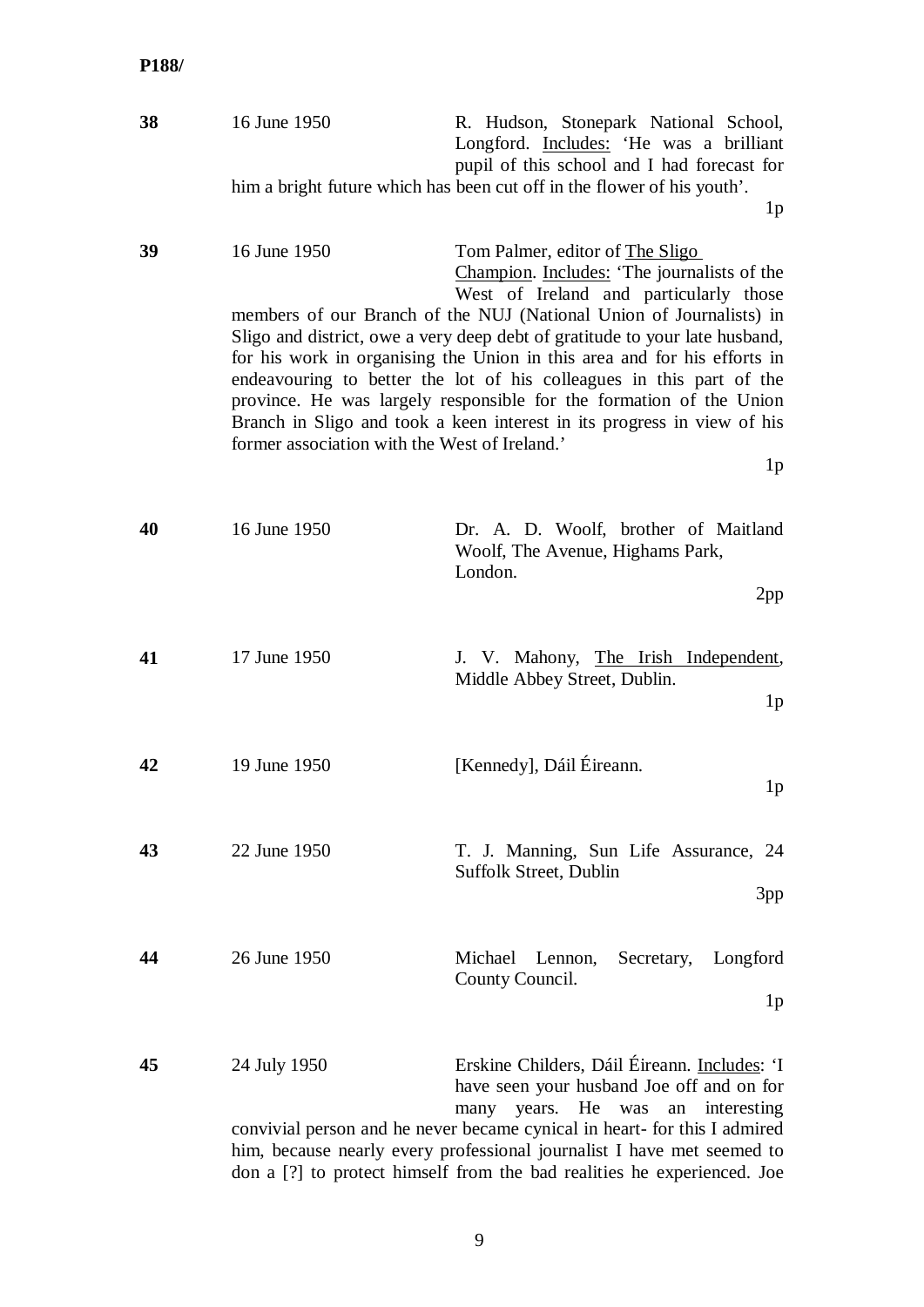|    | in The Irish Press but he did not think it a good plan.'   | always seemed to be able to think of a better Ireland Just before he<br>became ill I offered to try and secure him his old position or a better one<br>2pp           |
|----|------------------------------------------------------------|----------------------------------------------------------------------------------------------------------------------------------------------------------------------|
| 46 | 15 June 1950<br>memoriam card with photograph of Dennigan. | Mass cards from staff of The Longford<br>Leader, and from the reporters' Room of<br>The Irish Independent. Also includes<br>3 items                                  |
|    | III                                                        | Press cuttings (1950)                                                                                                                                                |
| 47 | June 1950                                                  | File containing press cuttings of obituaries<br>and appreciations written for Joe Dennigan<br>following his death in the national and<br>regional press.<br>15 items |
|    | D                                                          | PHOTOGRAPHS (1932–c. 1945)                                                                                                                                           |
| 48 | August 1932                                                | $B/w$ positive photograph showing group of                                                                                                                           |

men sitting in the sunshine on chairs. Left to right: Dennis Smith, W. W. Cunningham, Wilfred Eggleston, Joe Dennigan, and Lloyd Robert 'Law Ears'. Roberts playing with the white dog at his feet 'Solomon'. Possibly taken in Ottowa, where Dennigan was sent as an Irish press representative.

8.5cm x 14.5cm

**49** *c.*1932 B/w positive photograph showing a side-on view of speeches given at a Labour Party meeting/conference. Banner across desk reads "'Labour Must Rise From It's Knees'-James Connolly". Five men are seated behind a long table, second from left Joe Dennigan; extreme right William Norton, Labour TD.

10cm x 15cm

**50** *c*. 1932 B/w positive photograph showing William Norton, Labour TD, seated, speaking with Joe Dennigan, standing [at Labour Party meeting?]. Both in three-piece suits, Dennigan also wearing long coat.

11cm x 15.5cm